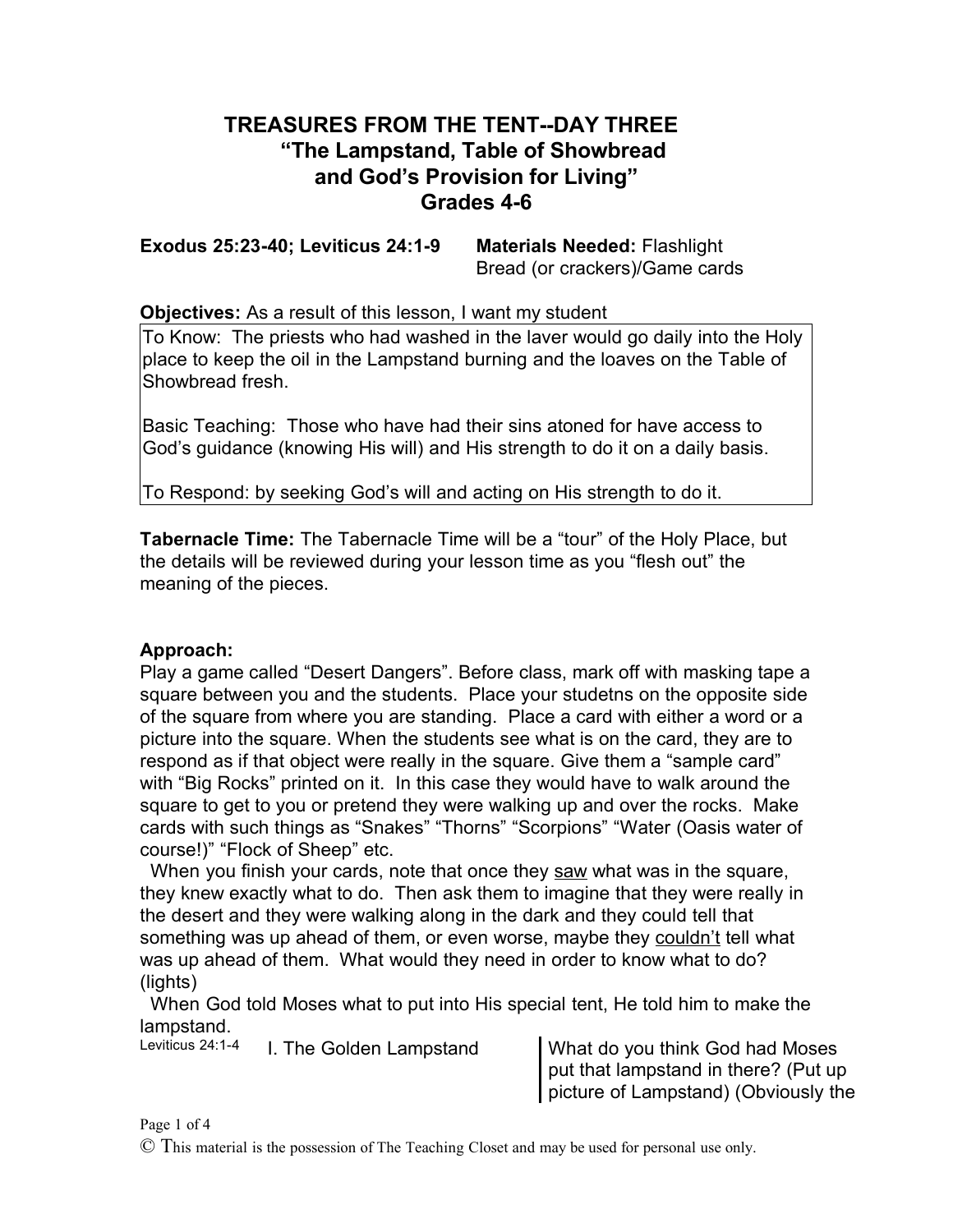|                                                                                                         | priests would need to see what they<br>were doing inside the Tabernacle.)<br>But God could have just had Moses<br>and the priests use candles whenever<br>they went in the Tabernacle. God<br>was trying to teach His people<br>something about HIMSELF. What do<br>you think it was?<br>What does a flashlight do at night?<br>(Shows you what's there so you know<br>what to do.) God wanted to show His<br>people what they needed to do. Just<br>like I was holding up cards in our<br>game to show you what was in front of<br>you and you knew what to do, God<br>shows us what to do to. What is the<br>main way God shows us what to do?<br>(The Bible.) |
|---------------------------------------------------------------------------------------------------------|------------------------------------------------------------------------------------------------------------------------------------------------------------------------------------------------------------------------------------------------------------------------------------------------------------------------------------------------------------------------------------------------------------------------------------------------------------------------------------------------------------------------------------------------------------------------------------------------------------------------------------------------------------------|
| A. Seven Bulbs                                                                                          | Have a student read Psalm 119:105.<br>God wanted there to be seven cups or<br>bulbs at the top of His lampstand,<br>because the number seven<br>represented perfection. He was going<br>to give His people "Perfect light."<br>God's Word will never lead us the                                                                                                                                                                                                                                                                                                                                                                                                 |
| <b>B.</b> Burn continually                                                                              | wrong way.<br>And do you know when this<br>lampstand would be burning?<br>Have students look in Leviticus 24:2-4<br>and see if they can find the word that<br>tells the answer. (Continually)<br>God is ready to show His people what<br>they should do when they need it.<br>Have a student read James 1:5.<br>Asking for wisdom is saying, "God<br>give me light and show me what I<br>should do."                                                                                                                                                                                                                                                             |
| You may either<br>have your<br>students look<br>these verses up,<br>have the verses<br>written on cards | Let's go back to our game we played<br>at the beginning. Let's say that I had<br>written "Your parents" (Place card in<br>the box.) What would you need to<br>do?<br>Let's look in God's Word for His Light:<br>Exodus 20:12 says "Honor your father                                                                                                                                                                                                                                                                                                                                                                                                             |

Page 2 of 4

© This material is the possession of The Teaching Closet and may be used for personal use only.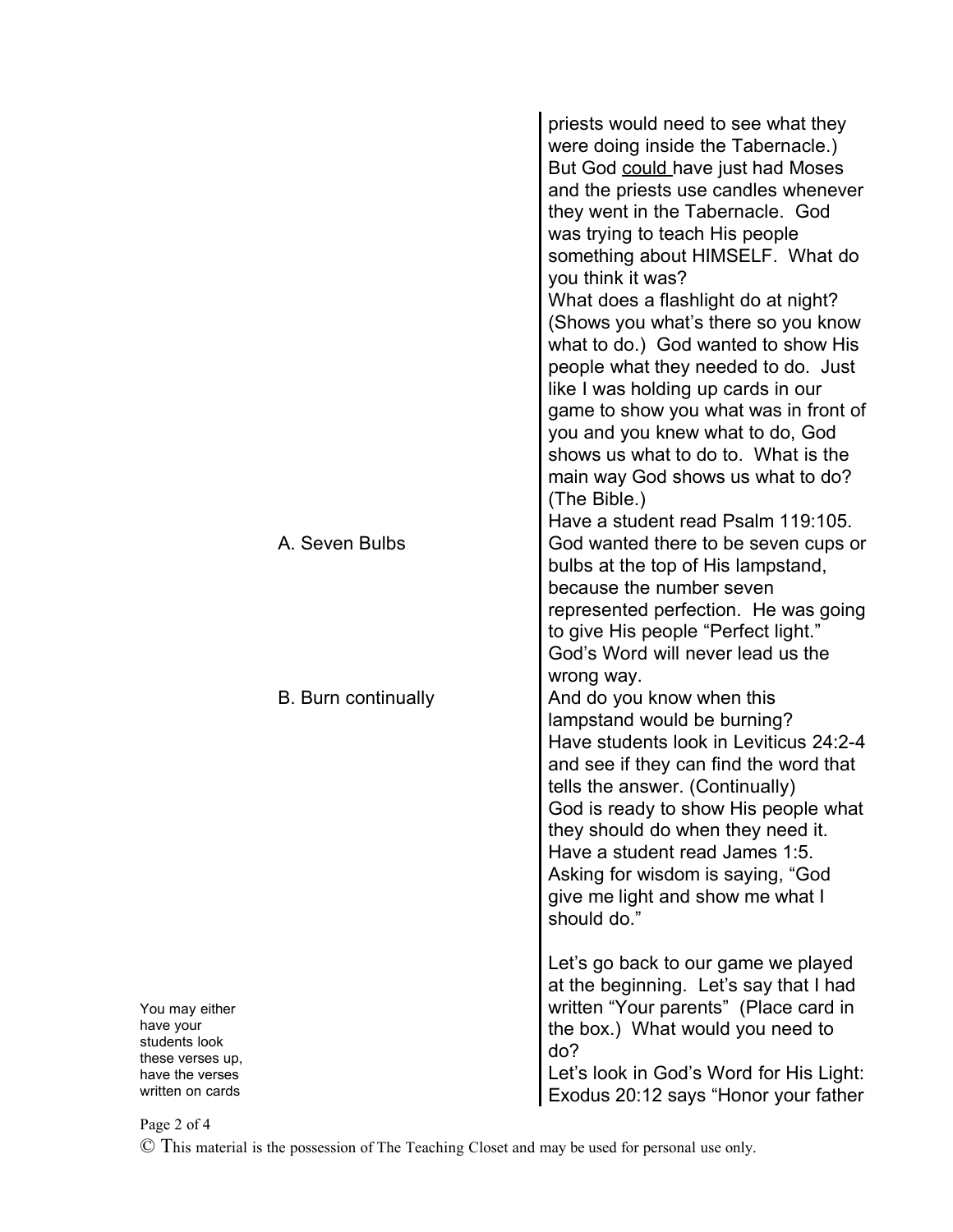| for them to read,<br>or simply refer to<br>the references as<br>you quote them. | "Snake.")<br>doing?<br>God's light says in Leviticus 19:32<br>"Honor the aged."<br>you have hurt." What do you do?<br>God's Light shows you in Matthew<br>book and your Mom calls you to set<br>then?<br>That's where the next piece of<br>furniture comes in.<br>Exodus 25:23-30<br>II. The Table of Showbread | and your mother." (You may choose<br>to have your students "act out" what<br>they would do just as they acted out<br>what they did when they saw the word<br>Let's say you see this in the box: "An<br>elderly person." What would you start<br>What if you see this: "Someone whom<br>5:23. "Before you do anything, go and<br>make things right with that person."<br>But now that God's Word shows us<br>the right thing to do, is it always easy<br>to do it? No. Sometimes it's very hard.<br>What if you are reading a really good |
|---------------------------------------------------------------------------------|-----------------------------------------------------------------------------------------------------------------------------------------------------------------------------------------------------------------------------------------------------------------------------------------------------------------|------------------------------------------------------------------------------------------------------------------------------------------------------------------------------------------------------------------------------------------------------------------------------------------------------------------------------------------------------------------------------------------------------------------------------------------------------------------------------------------------------------------------------------------|
|                                                                                 |                                                                                                                                                                                                                                                                                                                 | the table or unload the dishwasher?<br>You know that God says "Honor your<br>mother." But is that easy to do right<br>Describe what the Table looked like                                                                                                                                                                                                                                                                                                                                                                                |
|                                                                                 | A. 3 ft. long x 1-1/2 ft. wide x 2<br>ft. wide.<br>B. Overlaid with gold                                                                                                                                                                                                                                        | and show visual.                                                                                                                                                                                                                                                                                                                                                                                                                                                                                                                         |
| Leviticus 24:5-9                                                                | C. 12 cakes<br>1. With frankincense<br>2. Changed every Sabbath                                                                                                                                                                                                                                                 | Years after the Tabernacle Jesus<br>taught His disciples to pray and He<br>said to pray, "Give us this day, our<br>daily bread." What did Jesus mean<br>by that? Did He mean that we are<br>asking God for food every day? What<br>does food do for our bodies? (Give<br>them strength.)<br>Even when it is hard to do what is<br>right, God says that we can turn to<br>Him and He will give us<br>EVERYTHING we need to do just                                                                                                        |

Page 3 of 4

© This material is the possession of The Teaching Closet and may be used for personal use only.